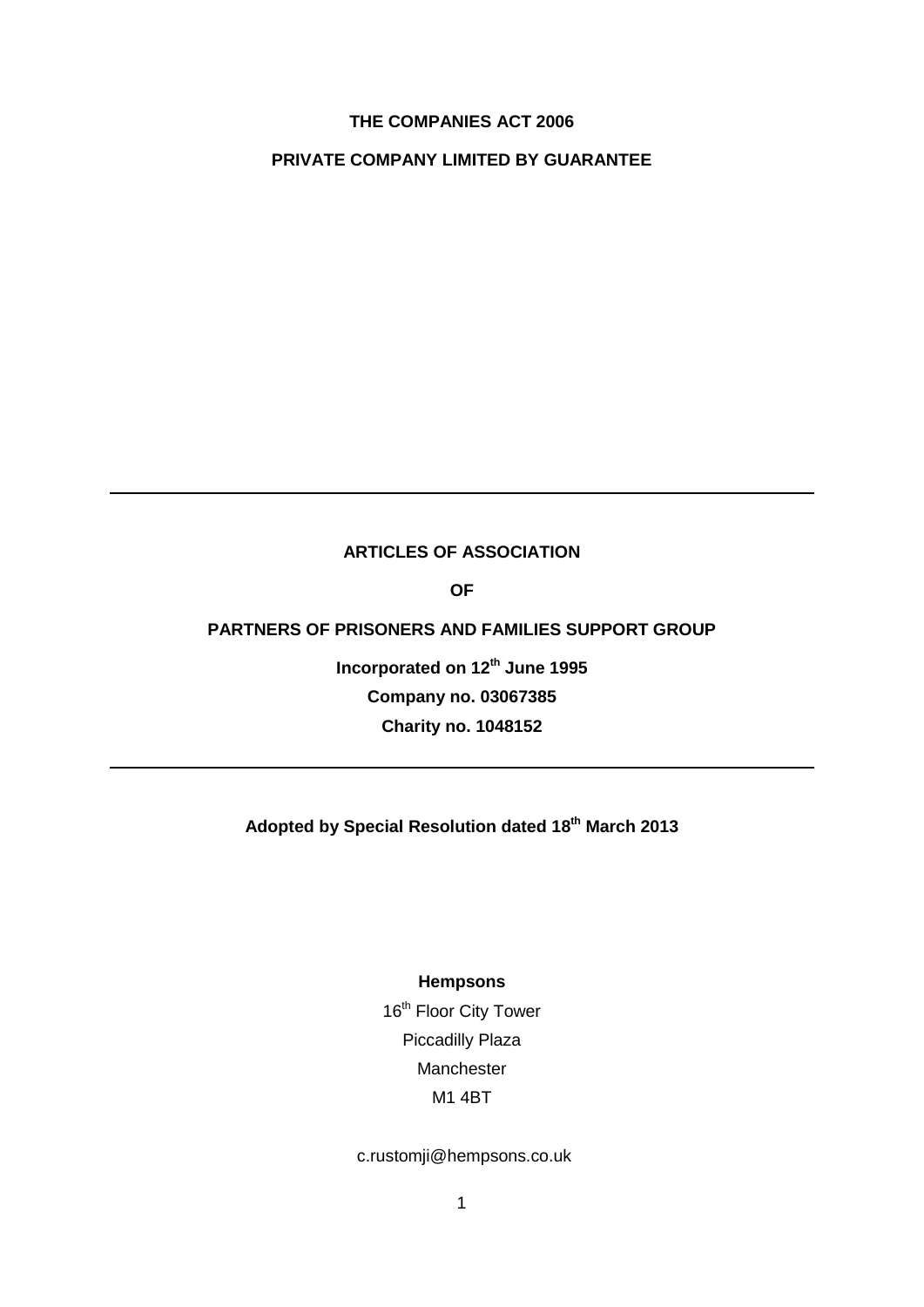## **THE COMPANIES ACT 2006**

## **COMPANY LIMITED BY GUARANTEE**

# **ARTICLES OF ASSOCIATION**

# **of**

# **PARTNERS OF PRISONERS AND FAMILIES SUPPORT GROUP**

# **NAME**

**1** The Charity's name is Partners of Prisoners and Families Support Group.

# **INTERPRETATION**

**2** In these Articles, the following words shall have the following meanings, unless the context otherwise requires:

| <b>Words</b>              | <b>Meanings</b>                                                                                                                                                                                                        |
|---------------------------|------------------------------------------------------------------------------------------------------------------------------------------------------------------------------------------------------------------------|
| <b>Address</b>            | a postal address or, for the purposes of communication<br>in electronic form, a fax number or an e-mail (but<br>excluding a telephone number for receiving text<br>messages) in each case registered with the Charity; |
| the Articles              | the Articles of Association of the Charity, as amended<br>from time to time;                                                                                                                                           |
| Chairman                  | the chairman of Trustees appointed in accordance with<br>these Articles;                                                                                                                                               |
| the Charity               | the company regulated by the Articles;                                                                                                                                                                                 |
| <b>Charity Commission</b> | the Charity Commission for England and Wales;                                                                                                                                                                          |
| clear day                 | in relation to a period of notice means that period<br>excluding the day when the notice is given or is<br>deemed to be given and the day for which it is given or<br>on which it is to take effect;                   |
| <b>Companies Acts</b>     | the Companies Acts (as defined in section 2 of the<br>Companies Act 2006) insofar as they apply to the<br>Charity;                                                                                                     |
| <b>Connected Person</b>   | any spouse, civil partner, partner, parent, child, brother,<br>sister, grandparent or grandchild of a Trustee, any firm                                                                                                |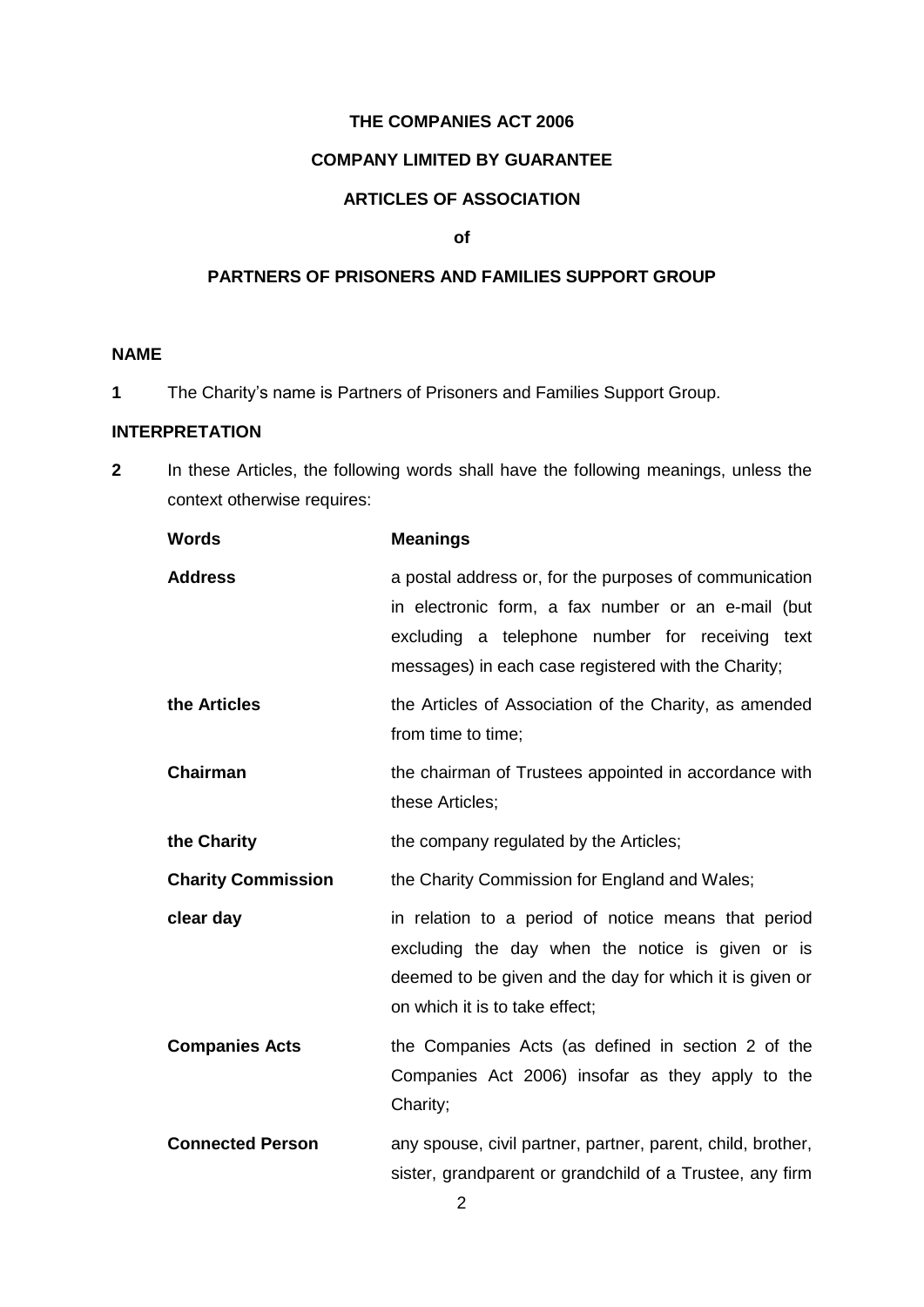or body corporate (including a limited liability partnership) of which a Trustee is a partner, member or employee and any company of which a Trustee is a director, employee or shareholder having a beneficial interest in more than one per cent of the share capital;

- **document** includes, unless otherwise specified, any document sent or supplied in electronic form;
- **electronic form** as defined in section 1168 of the Companies Act 2006;
- **Financial Expert** an individual, company or firm who is authorised to give investment advice under the Financial Services and Markets Act 2000;

**Financial Year the Charity's financial year;** 

- **General Meeting a** general meeting of the Charity held in accordance with the Companies Acts;
- **Members** the members of the Charity for the purposes of the Companies Acts;
- **Month Calendar month:**
- **Objects** the objects of the Charity as defined in Article [5;](#page-4-0)
- **the Office the registered office of the Charity;**
- **the Register** the register of Members of the Charity kept pursuant to the Companies Acts;
- **Regulations** the regulations of the Charity made by the Trustees pursuant to Article [81;](#page-17-0)
- **Services Services Example 1** (in the context of remuneration for services as stipulated in Article [14\)](#page-6-0) includes goods that are supplied in connection with the provision of those services;
- **a Trustee** a director of the Charity and Trustees means all the directors. The Trustees are charity trustees as defined by section 177 of the Charities Act 2011;

**United Kingdom** Great Britain and Northern Ireland;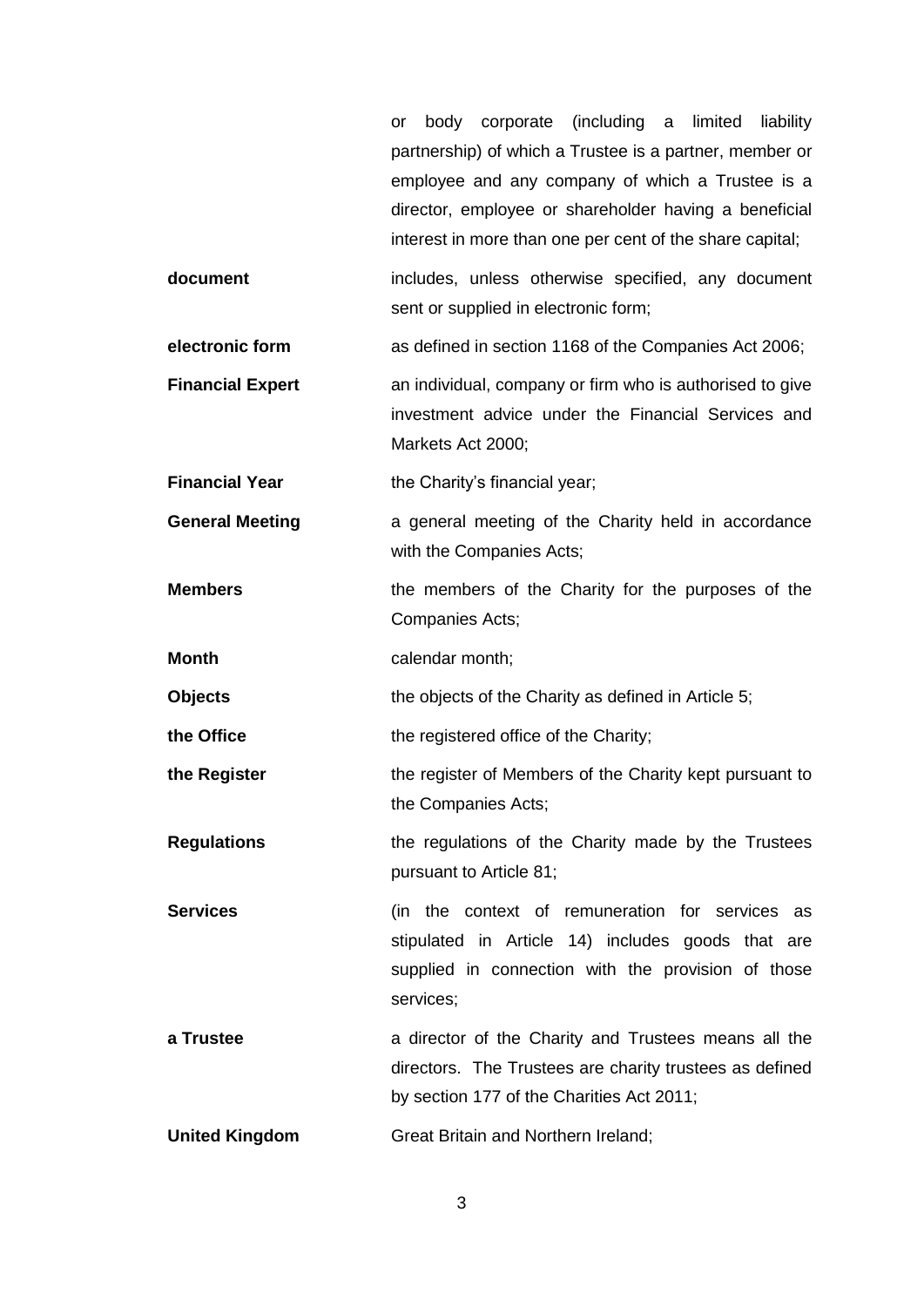| <b>Vice Chairman</b>  | the vice chairman of Trustees appointed in accordance   |
|-----------------------|---------------------------------------------------------|
|                       | with the Articles;                                      |
| in writing or written | the representation or reproduction of words, symbols or |
|                       | other information in a visible form by any method or    |
|                       | combination of methods, whether sent or supplied in     |
|                       |                                                         |

electronic form or otherwise;

**Year Calendar year.** 

- 2.1 Unless specifically stated otherwise:
	- 2.1.1 Other words or expressions bear the same meaning as in the Companies Acts as in force on the date when the Articles become binding on the Charity.
	- 2.1.2 Words denoting the singular include the plural and vice versa.
	- 2.1.3 Words denoting any one gender include all genders.
	- 2.1.4 Each reference to "person" includes a reference to a body corporate, unincorporated association, government, local authority, state, partnership, scheme, fund or trust (in each case, whether or not having separate legal personality).
	- 2.1.5 All references to legislative provisions are to the legislation concerned as amended, repealed, re-enacted or replaced and in force from time to time.
- 2.2 The relevant model articles for a company limited by guarantee are expressly excluded.

#### **LIABILITY OF MEMBERS**

- **3** The liability of the Members is limited.
- **4** Every Member undertakes to contribute such amount as may be required (not exceeding one pound) to the assets of the Charity in the event of its being wound up while he is a Member, or within one year after he ceases to be a Member, for payment of the debts and liabilities of the Charity contracted before he ceases to be a Member and of the costs, charges and expenses of winding-up and for the adjustment of the rights of the contributories among themselves.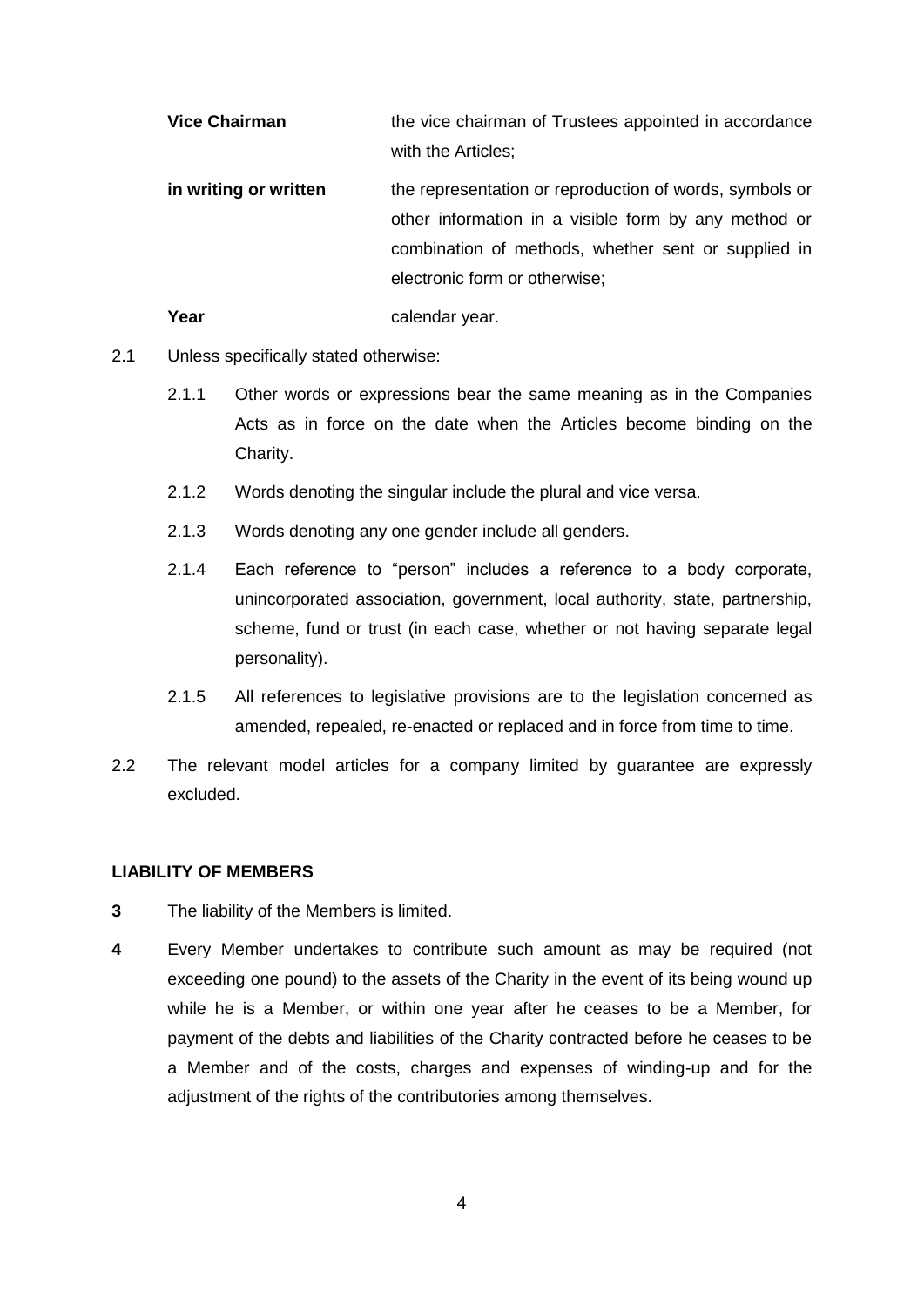### **OBJECTS**

- <span id="page-4-0"></span>**5** The Charity's objects are specifically restricted to the following:
- 5.1 The advancement of education and training and the relief of poverty and sickness among persons who are suffering or who have suffered a legal restriction on their liberty in any penal or correctional establishment or through any means whatever and the families of such persons in such ways as the Trustees think fit; and
- 5.2 To further and promote the study of and research into all aspects and methods of the prevention of crime and delinquency and to obtain and make records and disseminate the useful results of such research for the benefit of the public.

#### **POWERS**

- **6** The Charity has power to do anything which is calculated to further its Objects or is conducive or incidental to doing so and, without prejudice to the foregoing:
- 6.1 To provide advice, publish or distribute information;
- 6.2 To raise funds provided that, in doing so, the Charity must not undertake any trading activity in respect of which some or all of the profits are liable to tax;
- 6.3 To buy, take on lease or in exchange, hire or otherwise acquire any property and to maintain and equip it for use;
- 6.4 To sell, lease or otherwise dispose of all or any part of the property belonging to the Charity. In exercising this power, the Charity must comply as appropriate with sections 117 to 123 of the Charities Act 2011;
- 6.5 To borrow money and to charge the whole or any part of the property belonging to the Charity as security for repayment of the money borrowed or as security for a grant or the discharge of an obligation. The Charity must comply as appropriate with sections 124 to 126 of the Charities Act 2011, if it wishes to mortgage land;
- 6.6 To co-operate with other bodies and to exchange information and advice with them;
- 6.7 To establish or support any body formed for any of the charitable purposes included in the Objects;
- 6.8 To acquire or merge with any other charity;
- 6.9 To enter into any partnership or joint venture arrangement with any body;
- 6.10 To set aside income as a reserve against future expenditure but only in accordance with a written policy about reserves;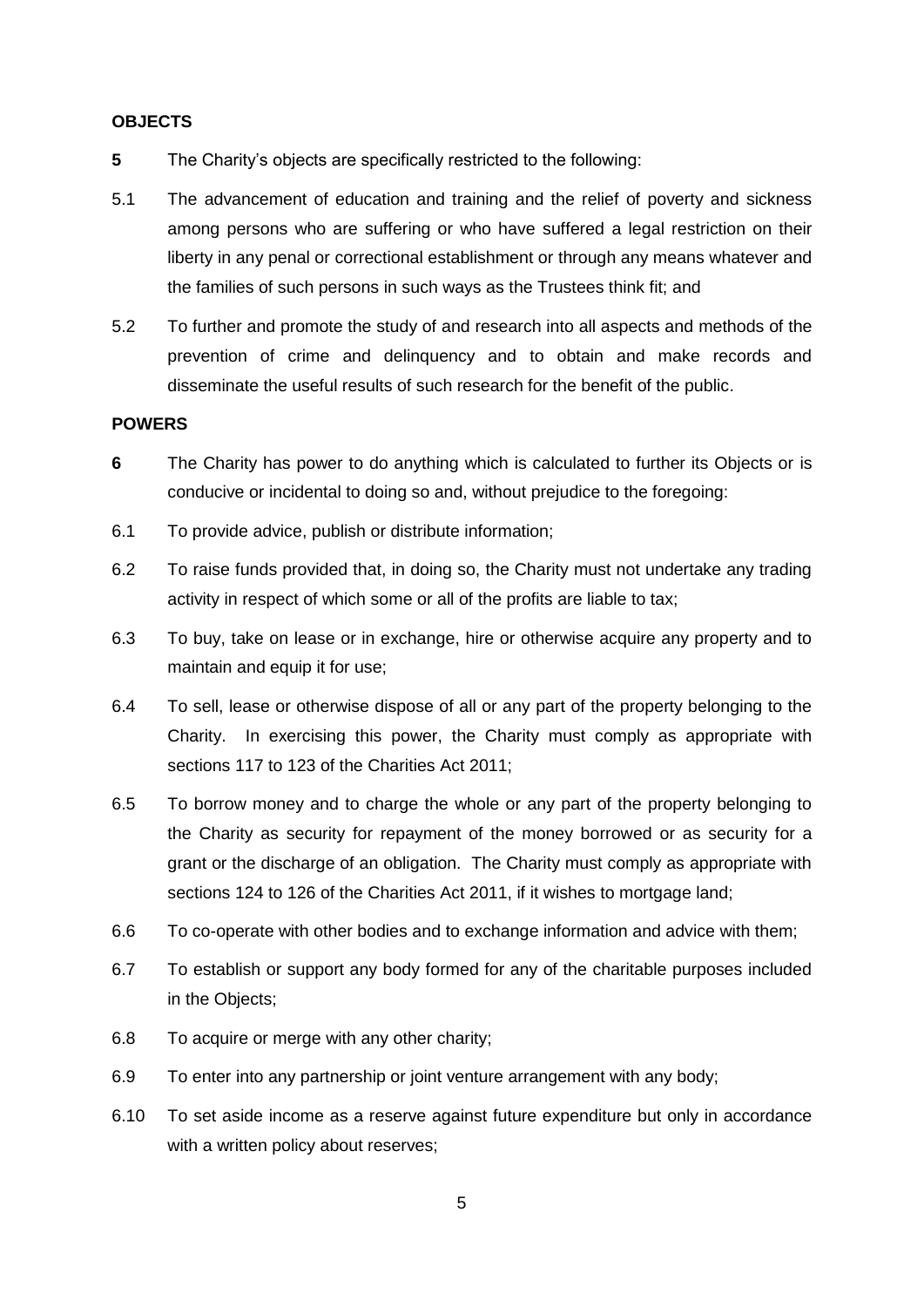- 6.11 To employ and remunerate such staff or to engage such unpaid agents as are necessary for carrying out the work of the Charity. The Charity may employ or remunerate a Trustee only to the extent it is permitted to do so by Articles [7](#page-5-0) to [19](#page-7-0) and provided it complies with the conditions in those Articles;
- 6.12 To:
	- 6.12.1 deposit or invest funds;
	- 6.12.2 engage a Financial Expert as a professional fund manager and to delegate the management of investments to such a manager; and
	- 6.12.3 arrange for the investments or other property of the Charity to be held in the name of a nominee;
- 6.13 To provide indemnity insurance for the Trustees in accordance with, and subject to the conditions in, section 189 of the Charities Act 2011;
- 6.14 To enter into contracts to provide services;
- 6.15 To establish or acquire subsidiary companies; and
- 6.16 To do anything else within the law which promotes or helps to promote the Objects.

# **APPLICATION OF INCOME AND PROPERTY**

- <span id="page-5-0"></span>**7** The income and property of the Charity shall be applied solely towards the promotion of the Objects.
- **8** A Trustee is entitled to be reimbursed from the property of the Charity or may pay out of such property reasonable expenses properly incurred by him when acting on behalf of the Charity.
- **9** A Trustee may benefit from trustee indemnity insurance cover purchased at the Charity's expense in accordance with, and subject to the conditions in, section 189 of the Charities Act 2011.
- **10** A Trustee may receive an indemnity from the Charity in the circumstances specified in Article [91.](#page-19-0)
- **11** None of the income or property of the Charity may be paid or transferred directly or indirectly by way of a dividend bonus or otherwise by way of profit to any Member.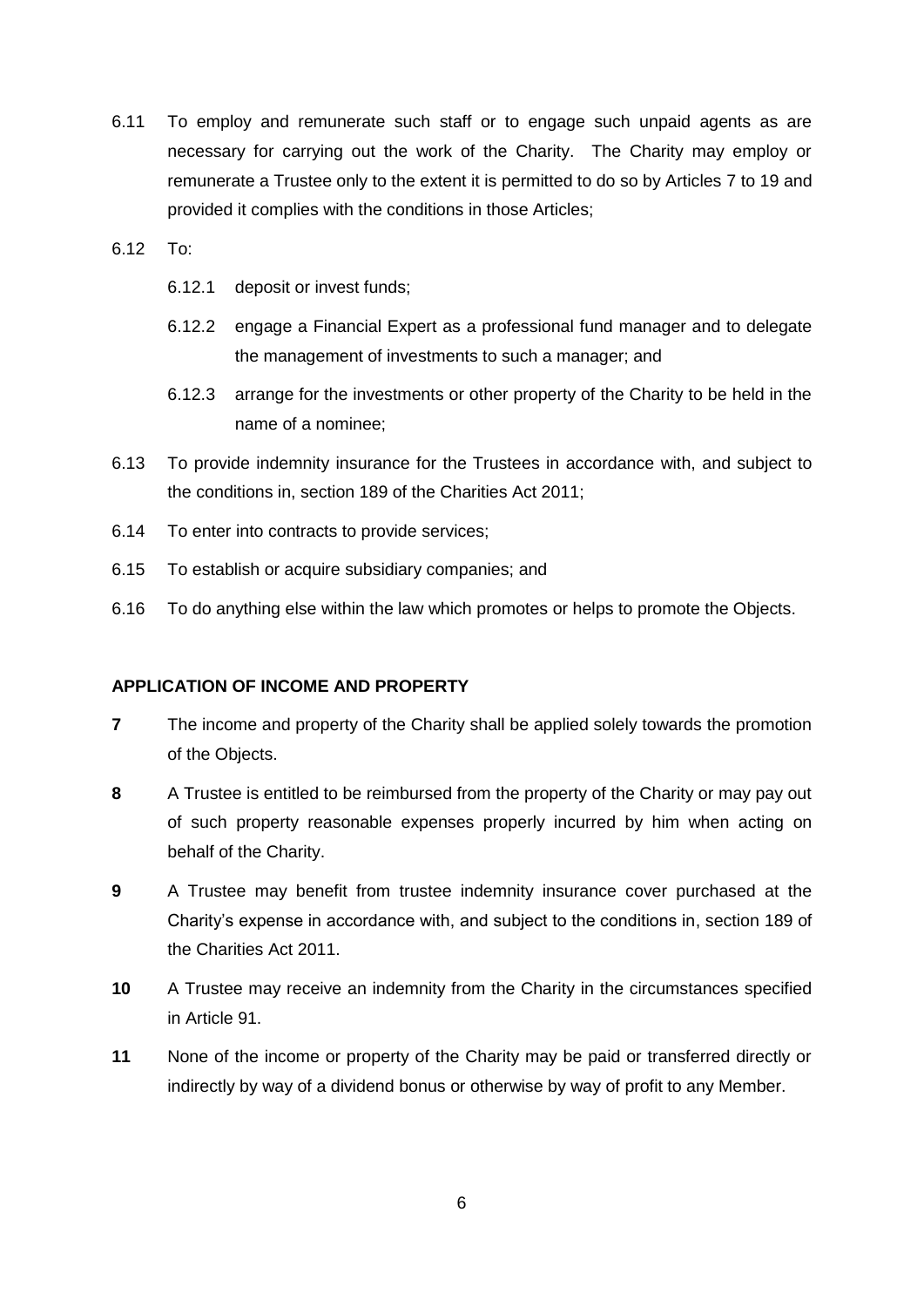### **TRUSTEES' BENEFITS**

- <span id="page-6-4"></span>**12** No Trustee or Connected Person may:
- 12.1 buy any goods or services from the Charity on terms preferential to those applicable to members of the public;
- 12.2 sell goods, services, or any interest in land to the Charity;
- 12.3 be employed by, or receive any remuneration from, the Charity;
- 12.4 receive any other financial benefit from the Charity, unless:
	- 12.4.1 the payment is permitted by Articles [13](#page-6-1) to [18;](#page-6-2) or
	- 12.4.2 the Trustees obtain the prior written approval of the Charity Commission and fully comply with any procedures it prescribes.
- <span id="page-6-1"></span>**13** A Trustee or Connected Person may receive a benefit from the Charity in the capacity of a beneficiary of the Charity provided that a majority of the Trustees do not benefit in this way.
- <span id="page-6-0"></span>**14** A Trustee or Connected Person may enter into a contract for the supply of services, or of goods that are supplied in connection with the provision of services, to the Charity where that is permitted in accordance with, and subject to the conditions in, sections 185 to 188 of the Charities Act 2011.
- <span id="page-6-3"></span>**15** Subject to Article [19,](#page-7-0) a Trustee or Connected Person may provide the Charity with goods that are not supplied in connection with the services provided to the Charity by the Trustee or Connected Person.
- **16** A Trustee or Connected Person may receive interest on money lent to the Charity at a reasonable rate.
- **17** A Trustee or Connected Person may receive rent for premises let by the Trustee or Connected Person to the Charity if the amount of the rent and the other terms of the lease are reasonable and provided that the Trustee concerned shall withdraw from any meeting at which such a proposal or the rent or other terms of the lease are under discussion.
- <span id="page-6-2"></span>**18** A Trustee or Connected Person may take part in the normal trading and fundraising activities of the Charity on the same terms as members of the public.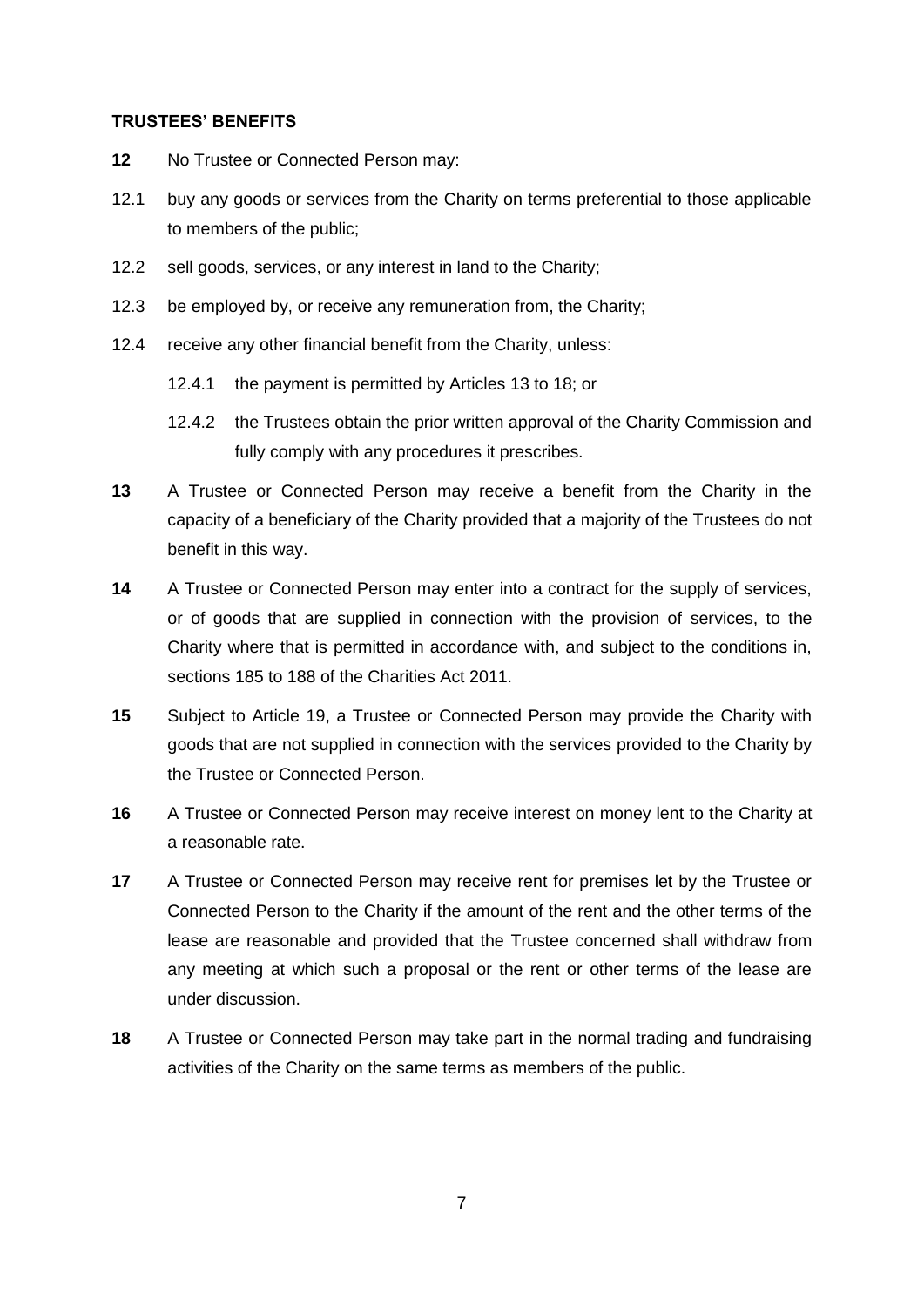- <span id="page-7-0"></span>**19** The Charity and its Trustees may only rely on the authority provided by Article [15](#page-6-3) if each of the following conditions is satisfied.
- 19.1 The amount or maximum amount of the payment for the goods is set out in an agreement in writing between:
	- 19.1.1 the Charity; and
	- 19.1.2 the Trustee or Connected Person supplying the goods ("**the supplier**") under which the supplier is to supply the goods in question to or on behalf of the Charity.
- 19.2 The amount or maximum amount of the payment for the goods does not exceed what is reasonable in the circumstances for the supply of the goods in question.
- 19.3 The other Trustees are satisfied that it is in the best interests of the Charity to contract with the supplier rather than with someone who is not a Trustee or Connected Person. In reaching that decision, the Trustees must balance the advantage of contracting with the Trustee or Connected Person against the disadvantages of doing so.
- 19.4 The supplier is absent from the part of any meeting at which there is discussion of the proposal to enter into a contract or arrangement with him or her or it with regard to the supply of goods to the Charity.
- 19.5 The supplier does not vote on any such matter and is not to be counted when calculating whether a quorum of Trustees is present at the meeting.
- 19.6 The reason for their decision is recorded by the Trustees in the minute book.
- 19.7 A majority of the Trustees then in office are not in receipt of remuneration or payments authorised by Article [12.](#page-6-4)

# **MEMBERS**

- **20** The Members shall be the persons appointed as Trustees from time to time who shall have consented in writing to become members and whose names shall have been entered in the Register.
- **21** Membership is not transferable.
- **22** The Trustees must keep a Register in accordance with the Companies Acts.
- **23** Membership is terminated if:
- 23.1 the Member ceases to be a Trustee;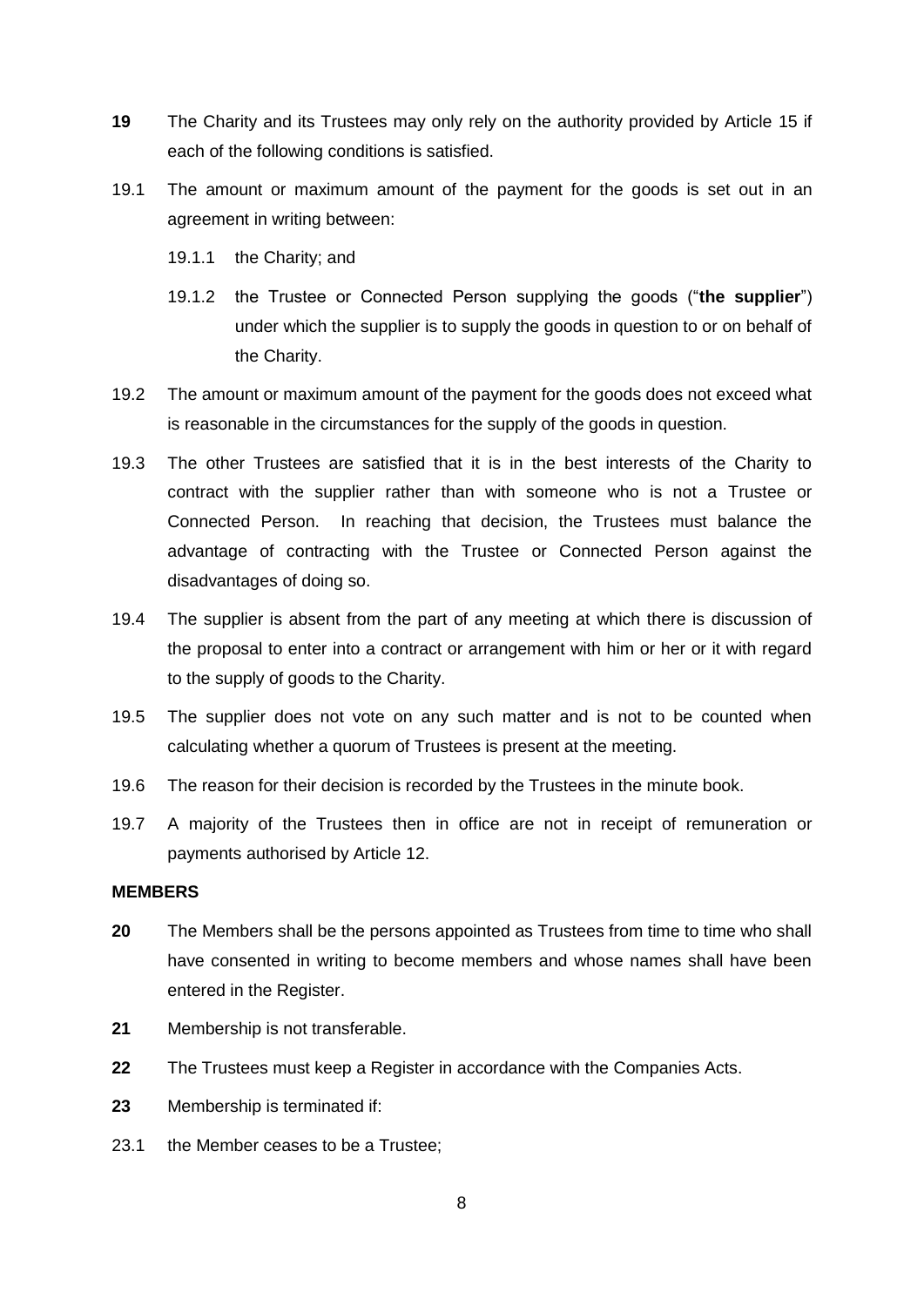- 23.2 the Member dies;
- 23.3 the Member resigns by written notice to the Charity unless, after the resignation, there would be less than the number of Members required for a quorum at a General Meeting;
- 23.4 any sum due from the Member to the Charity is not paid in full within six months of it falling due; or
- 23.5 the Trustees or a committee of them, after due enquiry, resolve that the interests of the Charity so require.

# **GENERAL MEETINGS**

**24** The Trustees, or the Chairman, may whenever they or he thinks fit call General Meetings and on the requisition of Members pursuant to the provisions of the Companies Acts shall proceed to convene a General Meeting in accordance with those provisions. If at any time there are not within the United Kingdom sufficient Trustees capable of acting to form a quorum any Trustee may call a General Meeting.

### **NOTICE OF GENERAL MEETINGS**

- **25** A General Meeting shall be called by at least 14 clear days' notice.
- **26** A General Meeting may be called by shorter notice if it is so agreed by a majority in number of Members having a right to attend and vote at the meeting, being a majority who together hold not less than 90 percent of the total voting rights at that meeting of all Members.
- **27** The notice shall contain a statement setting out the rights of Members to appoint a proxy under section 324 of the Companies Act 2006.
- **28** The accidental omission to give notice of a meeting to, or the non-receipt of notice of a meeting by, any person entitled to receive notice shall not invalidate the proceedings at that meeting.

#### **PROCEEDINGS AT GENERAL MEETINGS**

**29** No business shall be transacted at any General Meeting unless a quorum of Members is present. Unless the Articles otherwise provide, three Members present in person or by proxy and entitled to vote on the business to be transacted shall be a quorum.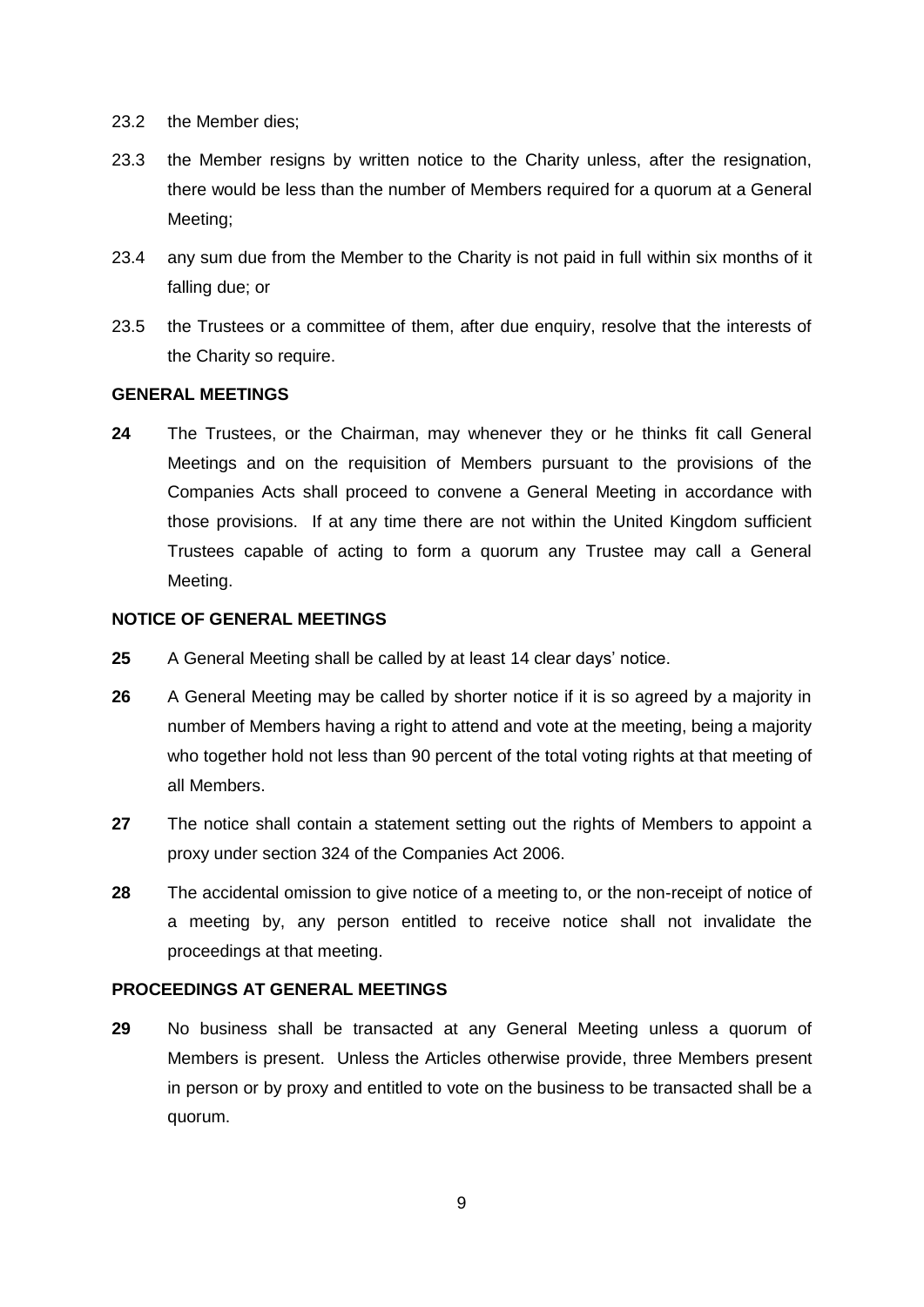- **30** If, within 15 minutes from the time appointed for the holding of a General Meeting, a quorum is not present or if during a meeting a quorum ceases to be present, the meeting, if convened on the requisition of Members, shall be dissolved. In any other case, it shall stand adjourned to the same day in the next week (but if that day falls on a bank or public holiday, the meeting will be held on the first business day (excluding Saturdays and Sundays) after that holiday), at the same time and place, or to such day, time and place as the Chairman, or the Trustees, shall appoint, and if at the adjourned meeting a quorum is not present within 15 minutes from the time appointed for holding the meeting, the Members present in person or by proxy shall be a quorum.
- **31** The Chairman shall preside as chairman at every General Meeting of the Charity or if he shall not be present within 15 minutes after the time appointed for holding the meeting, or shall be unwilling to preside, the Vice Chairman (if any) shall, if present and willing to act, preside as chairman failing which the Members present shall elect one of their number to be chairman of that meeting.
- **32** The chairman of any General Meeting may with the consent of any meeting at which a quorum is present (and shall if so directed by the meeting) adjourn the meeting from time to time and from place to place but no business shall be transacted at any adjourned meeting other than business which might properly have been transacted at the meeting had the adjournment not taken place.
- **33** When a General Meeting is adjourned for 14 days or more, at least seven clear days' notice shall be given specifying the time and place of the adjourned meeting and the general nature of the business to be transacted. Otherwise, it shall not be necessary to give any such notice.
- **34** At any General Meeting, a resolution put to the vote of the meeting shall be decided on a show of hands unless before, or on the declaration of the result of, the show of hands a poll is demanded:
- 34.1 by the chairman of the meeting; or
- 34.2 by at least two Members present in person or by proxy having the right to vote on the resolution; or
- 34.3 by a Member or Members present in person or by proxy representing not less than one tenth of the total voting rights of all the Members having the right to vote on the resolution.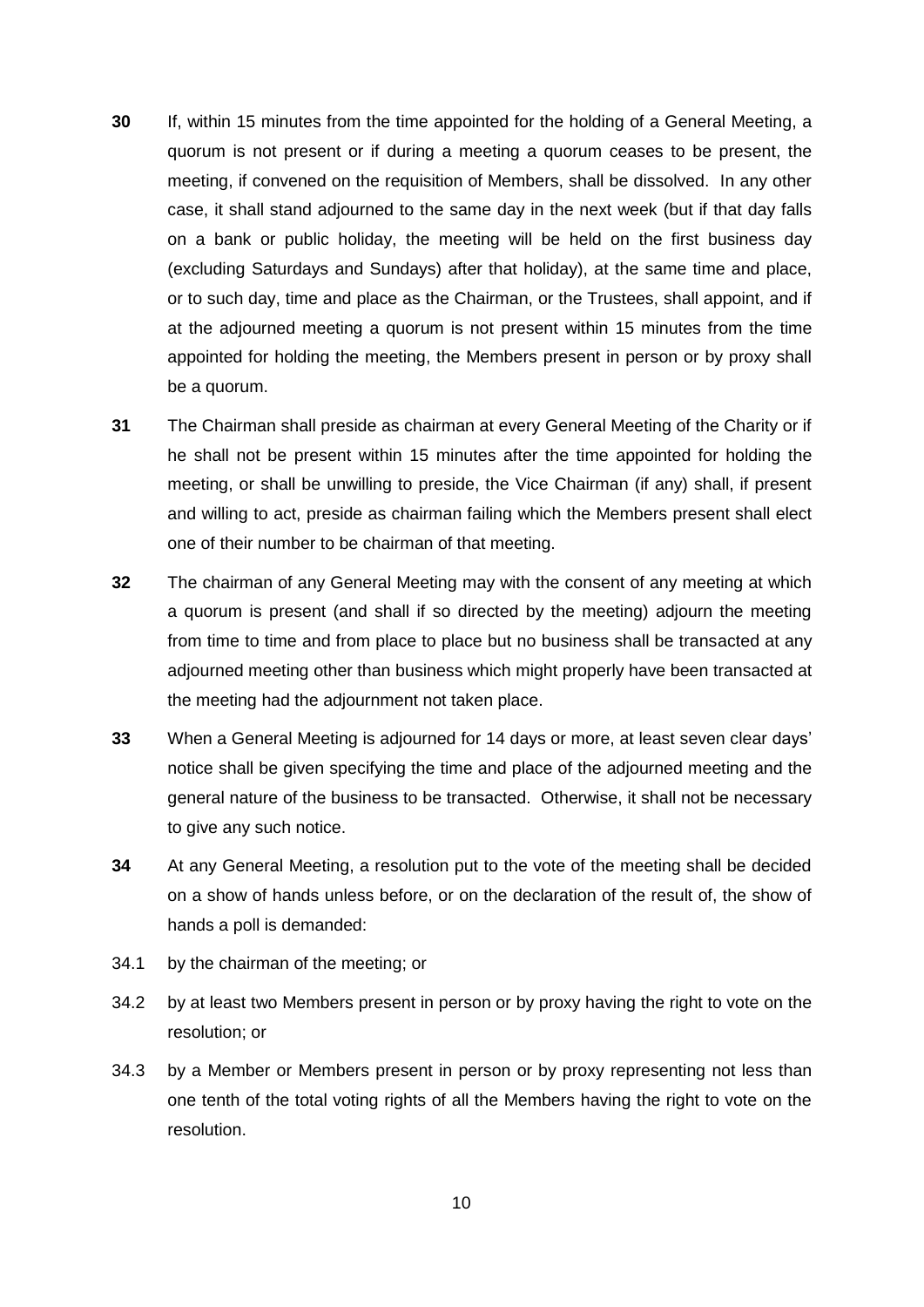- **35** Unless a poll is so demanded, a declaration by the chairman that a resolution has been carried, or carried unanimously, or by a particular majority, or lost, or not carried by a particular majority, and an entry to that effect in the minutes of the General Meeting shall be conclusive evidence of the fact without proof of the number or proportion of the votes recorded in favour of or against such resolution.
- **36** The demand for a poll may be withdrawn before the poll is taken, but only with the consent of the chairman. The withdrawal of a demand for a poll shall not invalidate the result of a show of hands declared before the demand for the poll was made.
- **37** A poll shall be taken as the chairman directs and he may appoint scrutineers (who need not be Members) and fix a time and place for declaring the result of the poll. The result of the poll shall be deemed to be the resolution of the General Meeting at which the poll is demanded.
- **38** No poll shall be demanded on the election of a chairman of a General Meeting or on a question of adjournment. A poll demanded on any other question shall be taken at such time and place as the chairman directs not being more than 30 days after the poll is demanded. The demand for a poll shall not prevent continuance of a General Meeting for the transaction of any business other than the question on which the poll is demanded. If a poll is demanded before the declaration of the result of a show of hands and the demand is duly withdrawn, the General Meeting shall continue as if the demand had not been made.
- **39** No notice need be given of a poll not taken immediately if the time and place at which it is to be taken are announced at the meeting at which it is demanded. In other cases at least seven clear days' notice shall be given specifying the time and place at which the poll is to be taken.
- **40** A proposed written resolution of the Members pursuant to the Companies Act 2006 lapses if it is not passed before the end of the period of 60 days beginning with its circulation date (as defined in the said Act).

#### **VOTES OF MEMBERS**

- **41** Every Member shall have one vote (whether on a show of hands or on a poll) to be cast by the Member either personally or by proxy.
- **42** No objection shall be raised to the qualification of any voter except at the General Meeting or adjourned meeting at which the vote objected to is tendered and every vote not disallowed at the meeting shall be valid for all purposes. Any objection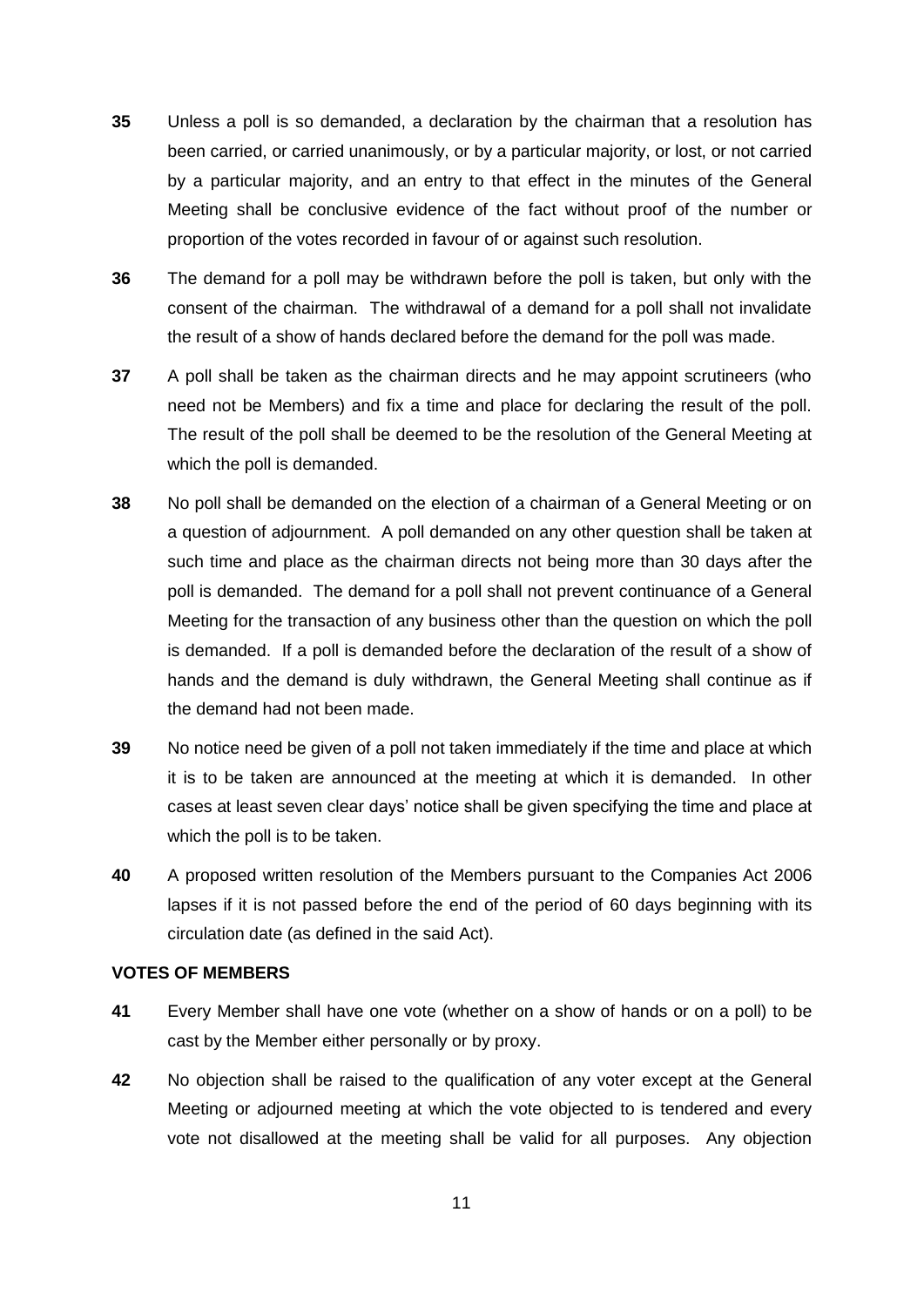made in due time shall be referred to the chairman whose decision shall be final and conclusive.

- **43** Every Member shall be entitled to appoint another person as his proxy in accordance with the Companies Acts. A proxy does not need to be a Member.
- **44** Proxies may only be validly appointed by a notice in writing (a "**proxy notice**") which states the name and address of the Member appointing the proxy, identifies the person appointed as proxy and the General Meeting in relation to which he is appointed, is signed by or on behalf of the Member or authenticated in such manner as the Trustees may determine.
- **45** The Trustees may require proxy notices to be delivered in a particular form.
- **46** Proxy notices may specify how the proxy appointed under them is to vote (or to abstain from voting) on one or more resolutions.
- **47** Unless a proxy notice indicates otherwise, it must be treated as allowing the person appointed as proxy discretion as how to vote on any ancillary or procedural resolutions put to the meeting and appointing that person as a proxy in relation to any adjournment of the General Meeting to which it relates as well as the meeting itself.
- **48** The appointment of a proxy and any other authority under which it is executed may:
- 48.1 in the case of an instrument in writing be deposited at the Office or at such other place within the United Kingdom as is specified in the notice convening the meeting or in any instrument of proxy sent out by the Charity in relation to the meeting not less than 48 hours before the time for holding the meeting or adjourned meeting at which the person named in the instrument proposes to vote; or
- 48.2 in the case of an appointment contained in a communication in electronic form, where an address has been specified for the purpose of receiving communications in electronic form:
	- 48.2.1 in the notice convening the meeting, or
	- 48.2.2 in any instrument of proxy sent out by the Charity in relation to the meeting, or
	- 48.2.3 in any invitation contained in a communication in electronic form to appoint a proxy issued by the Charity in relation to the meeting,

it shall be received at such address not less than 48 hours before the time for holding the meeting or adjourned meeting at which the person named in the appointment proposes to vote;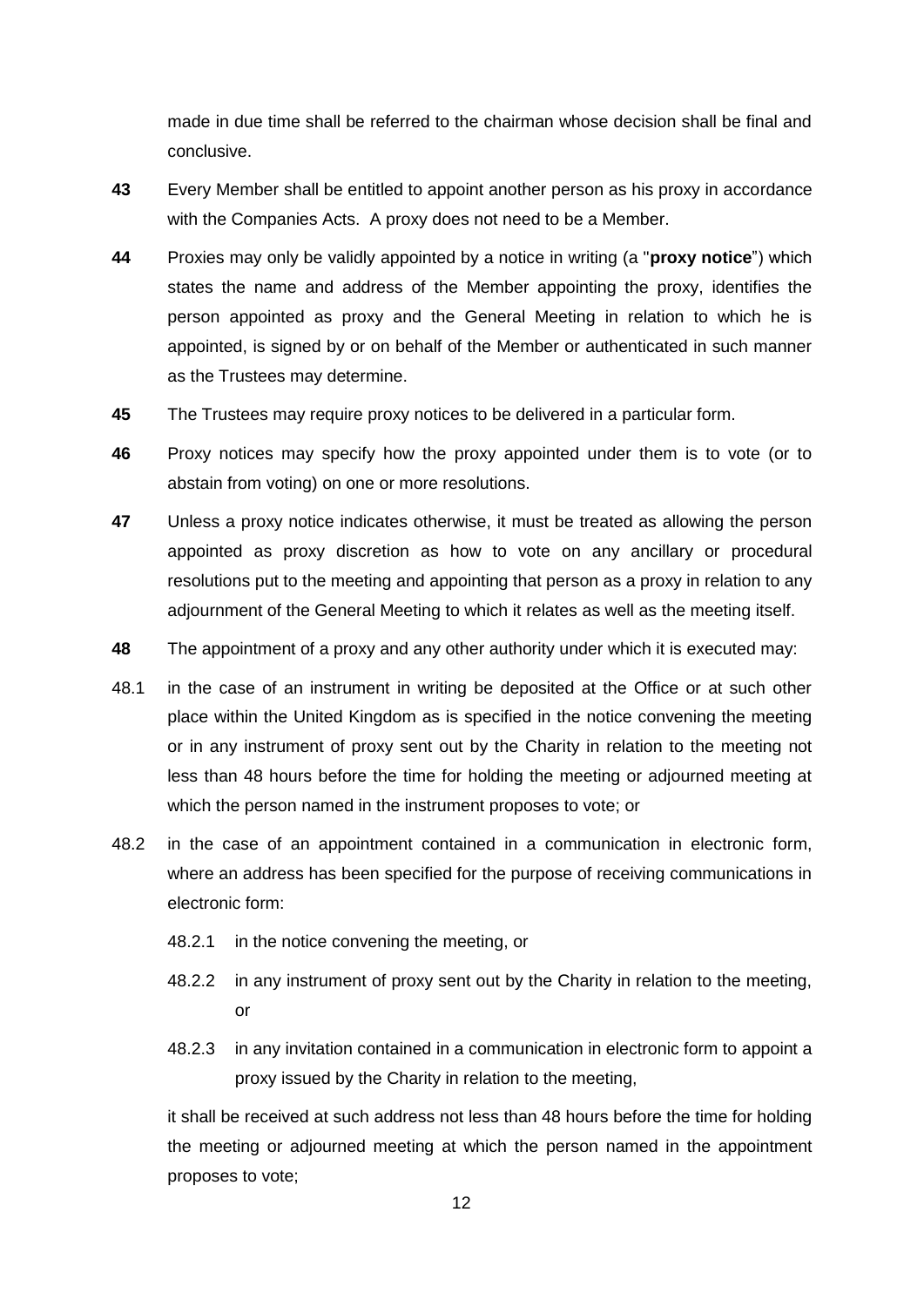- 48.3 in the case of a poll taken more than 48 hours after it is demanded, be deposited or received as aforesaid after the poll has been demanded and not less than 24 hours before the time appointed for the taking of the poll; or
- 48.4 where the poll is not taken forthwith but is taken not more than 48 hours after it was demanded, be delivered at the meeting at which the poll was demanded to the chairman of the meeting;

and an appointment of proxy which is not deposited, delivered or received in a manner so permitted shall be invalid.

In this Article, "**address**", in relation to communications in electronic form, includes any number or address used for the purposes of such communications.

In calculating the period mentioned in this Article no account shall be taken of any part of the day that is not a working day.

- **49** A Member who is entitled to attend, speak and vote at a General Meeting remains so entitled in respect of that meeting or any adjournment of it, even though a valid proxy notice has been delivered to the Charity by or on behalf of that Member. If such a Member attends the General Meeting in person his proxy appointment shall be automatically terminated.
- **50** A notice revoking a proxy appointment only takes effect if it is delivered before the start of the meeting or adjourned meeting to which it relates.
- **51** An appointment under a proxy notice may be revoked by delivering the Charity a notice given by or on behalf of the person by whom or on whose behalf the proxy notice was given.
- **52** If a proxy notice is not executed by the person appointing the proxy, it must be accompanied by written evidence of the authority of the person who executed it to execute it on the appointor's behalf.

# **TRUSTEES**

- **53** A Trustee must be a natural person aged 16 years or older and no one may be appointed a Trustee if he or she would be disqualified from acting under the provisions of Article [58.](#page-13-0)
- **54** The number of Trustees shall not be less than three but shall not be subject to any maximum.
- **55** The Trustees shall have power to appoint any person who is able and willing to do so to be a Trustee.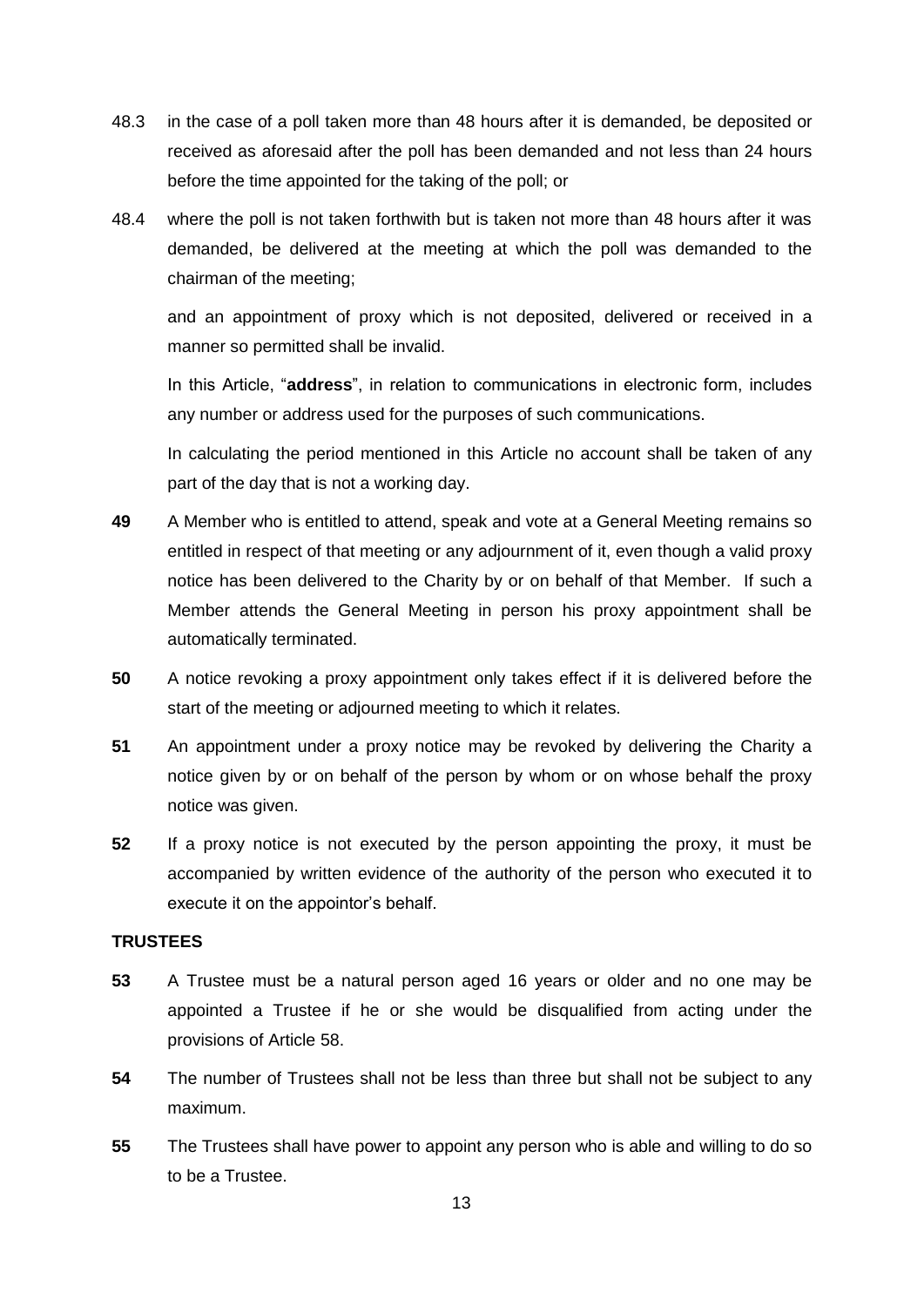**56** A person shall not be entitled to act as a Trustee, whether on a first or any subsequent entry into office, until he has signed a declaration of acceptance and willingness to act in accordance with the Articles.

### **POWERS AND DUTIES OF THE TRUSTEES**

**57** Subject to the provisions of the Companies Acts and the Articles, the business of the Charity shall be managed by the Trustees who may exercise all the powers of the Charity. No alteration of the Articles shall invalidate any prior act of the Trustees which would have been valid if that alteration had not been made. The powers given by this Article shall not be limited by any special power given to the Trustees by the Articles and a meeting of the Trustees at which a quorum is present may exercise all the powers exercisable by the Trustees.

## **DISQUALIFICATION, REMOVAL AND RESIGNATION OF TRUSTEES**

- <span id="page-13-0"></span>**58** The office of a Trustee shall be vacated if:
- 58.1 he ceases to be a Member;
- 58.2 he dies or becomes subject to a bankruptcy order or interim order or he makes any arrangement or composition with his creditors;
- 58.3 he is suffering from mental disorder and either is admitted to hospital in pursuance of an application for admission for treatment under any statute for the time being in force relating to mental disorder or an order is made in relation to his personal welfare or property and affairs under legislation relating to mental health or mental capacity;
- 58.4 by notice in writing to the Charity he resigns his office (but only if the number of Trustees necessary for a quorum at a Trustees' meeting will remain in office when the notice of resignation is to take effect);
- 58.5 he is disqualified from acting as a trustee under any statute or ceases to hold office by virtue of any provision of the Companies Acts or is prohibited by law from holding office;
- 58.6 he absents himself from the meetings of the Trustees during a continuous period of six months without special leave of absence from the Trustees and they pass a resolution that he has by reason of such absence vacated office;
- 58.7 he is removed from office by a resolution of the Members duly passed pursuant to section 168 of the Companies Act 2006; or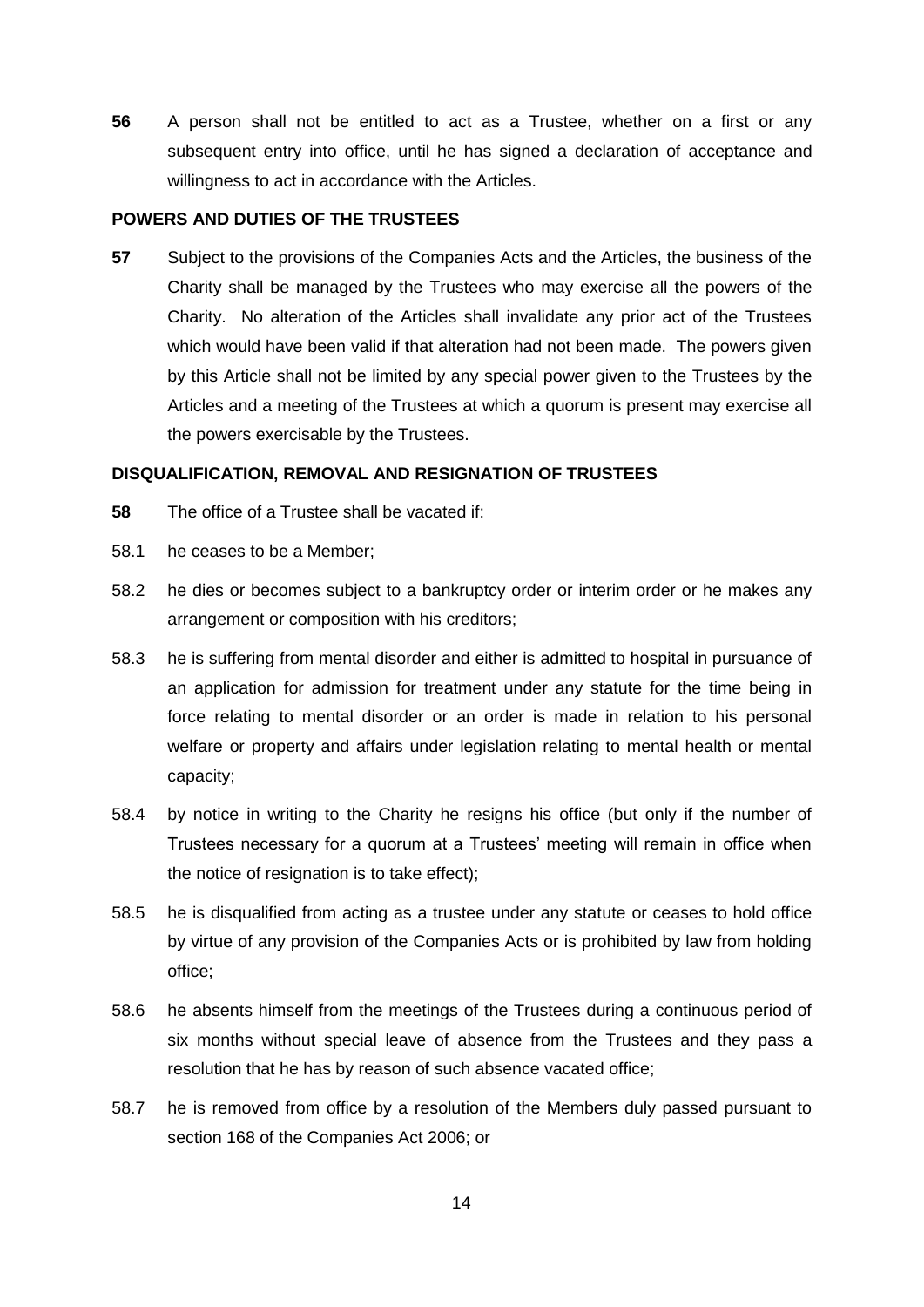58.8 he is directly or indirectly interested in any proposed or actual transaction or arrangement with the Charity and fails to declare the nature and extent of his interest as required by section 177 of the Companies Act 2006.

### **RETIREMENT OF TRUSTEES BY ROTATION**

- **59** At the first Trustee meeting in each Year, one third of the Trustees for the time being or if their number is not three or a multiple of three then the number nearest one third shall retire from office.
- **60** A retiring Trustee shall retain his office until the conclusion of the meeting at which he retires or (if earlier) when a resolution is passed at that meeting not to fill the vacancy or to appoint another person in his place or the resolution to re-appoint him is put to the meeting and lost.
- **61** The Trustees to retire by rotation shall be those who shall have been longest in office since their last appointment or re-appointment. As between persons who became or were re-appointed Trustees on the same day those to retire shall (unless they otherwise agree among themselves) be determined by lot.
- **62** If the Trustees at the meeting at which a Trustee retires by rotation do not fill the vacancy the retiring Trustee shall if willing to act be deemed to have been reappointed unless at the meeting it is resolved not to fill the vacancy or unless a resolution for the re-appointment of the Trustee is put to the meeting and lost.

### **CHAIRMAN AND VICE CHAIRMAN**

**63** The Trustees may elect from their number a Chairman and Vice Chairman and may determine for what period they are to hold office. A Chairman or Vice Chairman elected without any determination of the period for which he is to hold office shall serve for a term of three years if and for so long as he shall remain a Trustee. A retiring Chairman and Vice Chairman may be re-elected.

# **PROCEEDINGS OF THE TRUSTEES**

- **64** Subject to the Articles, the Trustees may regulate their proceedings as they think fit.
- **65** Unless otherwise resolved by the Trustees, the Trustees shall meet at least two times each Year.
- **66** The Chairman or Vice Chairman of the Trustees may, and on the request of two Trustees shall, at any time call a meeting of the Trustees.
- **67** The quorum necessary for the transaction of business of the Trustees shall be three Trustees. Questions arising at any Trustees' meeting shall be decided by a majority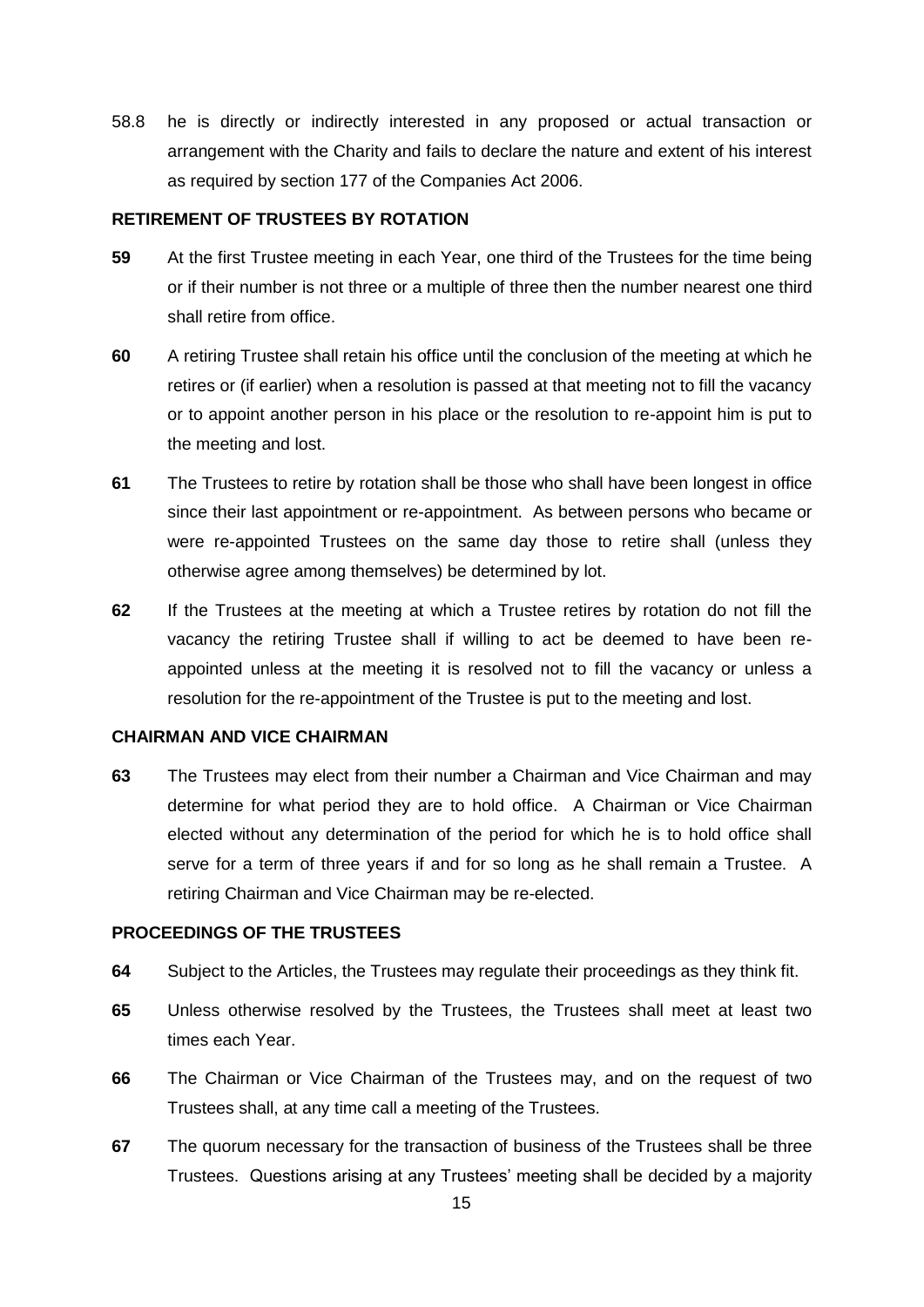of votes. In the case of an equality of votes, the chairman of the meeting shall have a second or casting vote.

- **68** The Chairman shall be entitled to preside at all meetings of the Trustees. If there shall be no Chairman or if at any meeting he is unwilling to do so or is not present within five minutes after the time appointed for holding the meeting, the Vice Chairman shall act as chairman of the meeting and if no Vice Chairman is elected or if at any meeting he is unwilling to do so or is not present within five minutes after the time appointed for holding the meeting, the Trustees present shall choose one of their number to be chairman of the meeting.
- **69** Any of the Trustees, or any committee of the Trustees, can take part in a Trustees meeting or committee meeting by way of a:
- 69.1 video conference or telephone or similar equipment designed to allow everybody to take part in the meeting; or
- 69.2 series of video conferences or conference telephone calls from the Chairman.

Taking part in this way will be treated as being present at the meeting. A meeting which takes place by a series of video conferences or telephone calls from the Chairman will be treated as taking place where the Chairman is. Otherwise, meetings will be treated as taking place where the largest group of the participants are or, if there is no such group, where the chairman of the meeting is, unless the Trustees decide otherwise.

- **70** The Trustees for the time being may act notwithstanding any vacancy in their body but if and so long as their number is less than the number fixed as the quorum it shall be lawful for them to act for the purpose of filling up vacancies in their body or of calling a General Meeting but not for any other purpose.
- <span id="page-15-0"></span>**71** All acts bona fide done by any meeting of the Trustees, or of any committee of the Trustees, or by any person acting as a Trustee, shall be valid notwithstanding the participation in any vote of a Trustee:-
- 71.1 who was disqualified from holding office;
- 71.2 who had previously retired or who had been obliged by the Articles to vacate office;
- 71.3 who was not entitled to vote on the matter, whether by reason of a conflict of interests or otherwise

if without the vote of that Trustee and that Trustee being counted in the quorum, the decision has been made by a majority of the Trustees at a quorate meeting.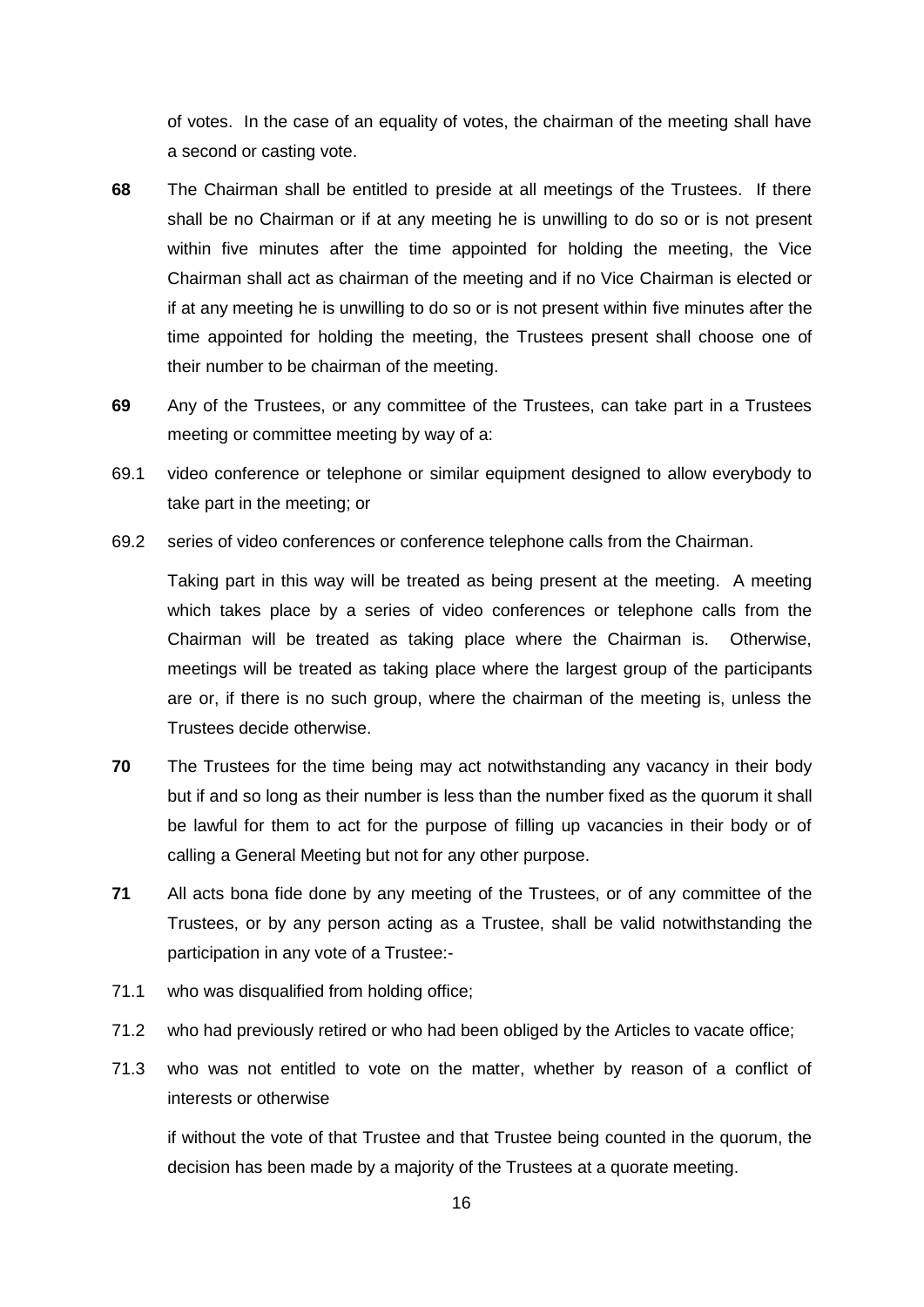- **72** Article [71](#page-15-0) does not permit a Trustee or a Connected Person to keep any benefit that may be conferred upon him or her by a resolution of the Trustees or of a committee of the Trustees if, but for Article [71,](#page-15-0) the resolution would have been void, or if the Trustee has not complied with Article [74.](#page-16-0)
- **73** A resolution in writing signed or approved by all the Trustees or all the members of any committee of the Trustees entitled to vote on the resolution shall be as valid and effectual as if it had been passed at a meeting of the Trustees or of such committee duly convened and held. The resolution may consist of more than one document in the same form each signed or approved by one or more persons.

# **DECLARATION OF TRUSTEES' INTERESTS**

<span id="page-16-0"></span>**74** A Trustee must declare the nature and extent of any interest, direct or indirect, which he has in a proposed transaction or arrangement with the Charity or in any transaction or arrangement entered into by the Charity which has not previously been declared. A Trustee must absent himself from any discussions of the Trustees in which it is possible that a conflict will arise between his duty to act solely in the interests of the Charity and any personal interest (including but not limited to any personal financial interest).

## **CONFLICTS OF INTEREST**

- **75** If a conflict of interests arises for a Trustee because of a duty of loyalty owed to another organisation or person and the conflict is not authorised by virtue of any other provision in the Articles, the unconflicted Trustees may authorise such a conflict of interests where the following conditions apply:
- 75.1 the conflicted Trustee is absent from the part of the meeting at which there is discussion of any arrangement or transaction affecting that other organisation or person;
- 75.2 the conflicted Trustee does not vote on any such matter and is not to be counted when considering whether a quorum of Trustees is present at the meeting; and
- 75.3 the unconflicted Trustees consider it is in the interests of the Charity to authorise the conflict of interests in the circumstances applying.

In this Article, a conflict of interest arising because of a duty of loyalty owed to another organisation or person only refers to such a conflict which does not involve a direct or indirect benefit of any nature to a Trustee or to a Connected Person.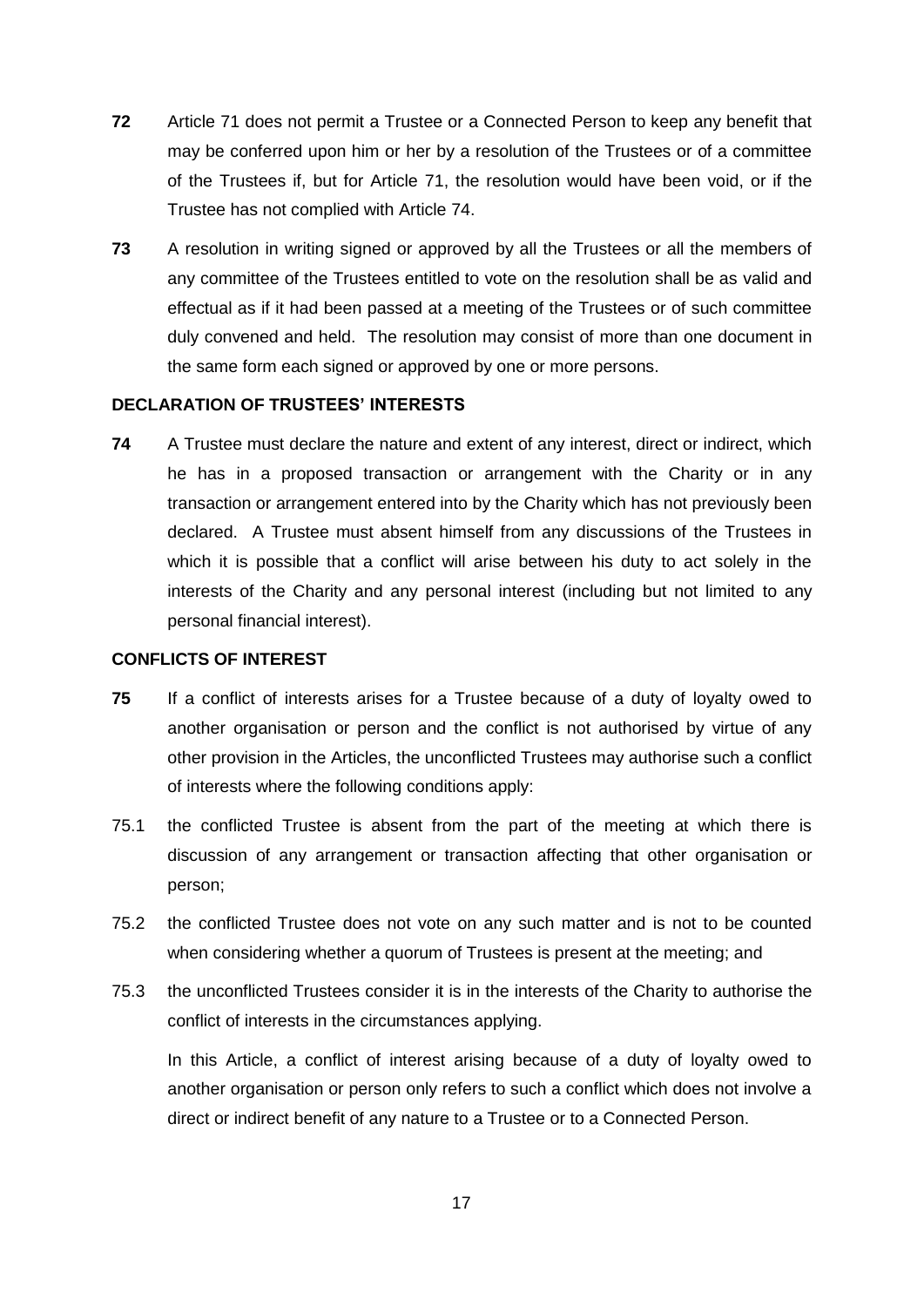## **COMMITTEES**

- **76** The Trustees may appoint one or more committees consisting of three or more persons appointed by them at least one of whom must be a Trustee for the purpose of making any inquiry or supervising or performing any function or duty which in the opinion of the Trustees would be more conveniently undertaken or carried out by a committee, provided that all acts and proceedings of any such committees shall be fully and promptly reported to the Trustees.
- **77** Any committee of the Trustees may meet together for the dispatch of business, adjourn and otherwise regulate their meetings as they think fit and determine the quorum necessary for the transaction of business provided always that the quorum shall never be less than three members of the body concerned.

## **HONORARY OFFICERS**

**78** The Trustees may, at any time from time to time, appoint any person, whether a Member or not, to be president, a vice-president or a patron of the Charity. Such offices shall be honorary offices, carrying no executive duties or responsibilities and no voting powers.

# **MINUTES**

- **79** The Trustees must keep minutes of all:
- 79.1 Appointments of Trustees and officers made by the Trustees;
- 79.2 Proceedings at General Meetings of the Charity;
- 79.3 Meetings of the Trustees and committees of the Trustees including;
	- 79.3.1 the names of the persons present at the meeting;
	- 79.3.2 the decisions made at the meetings; and
	- 79.3.3 where appropriate the reasons for the decisions.
- **80** Any minutes of any meeting, if purporting to be signed by the chairman of that meeting, or by the chairman of the next succeeding meeting, shall be sufficient evidence without further proof of the facts stated in such minutes.

## **REGULATIONS**

<span id="page-17-0"></span>**81** The Trustees may from time to time make such reasonable and proper regulations as they may deem necessary or expedient for the proper conduct and management of the Charity and may add to, repeal or vary any such regulations. All regulations so made and for the time being in force shall be binding on all Members and the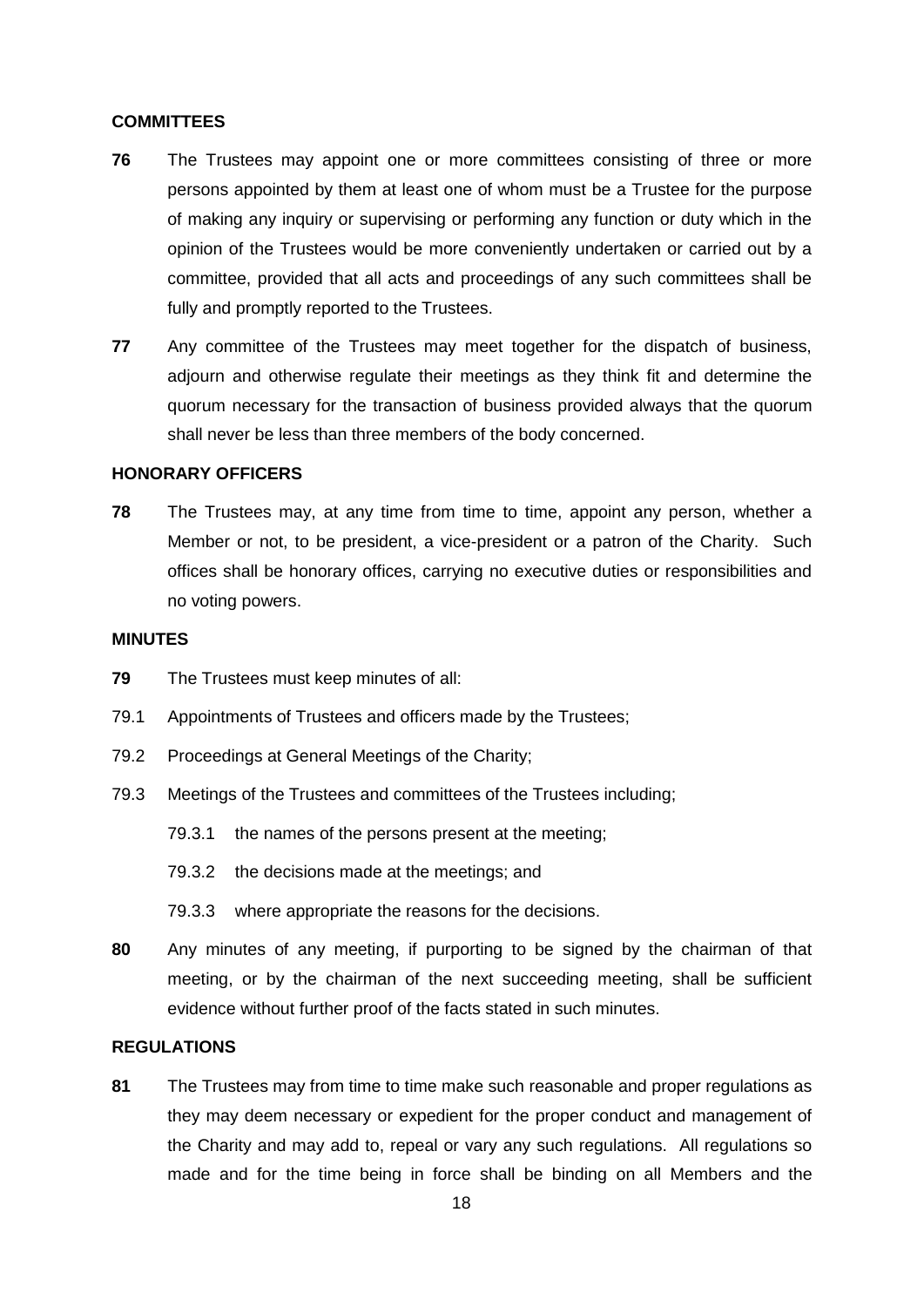Trustees shall adopt such means as they think fit to bring such regulations to the notice of Members. Regulations may concern the following subjects:

- 81.1 the procedure at General Meetings and meetings of the Trustees and its committees insofar as such procedure is not regulated by the Articles;
- 81.2 the conduct of Members in relation to one another, and to the charity's employees and volunteers;
- 81.3 any other subjects which the Articles provide may be covered by Regulations;
- 81.4 generally all such matters as are commonly the subject of company rules or bye-laws PROVIDED that no regulation shall contravene any of the provisions of the Articles or the Companies Acts.

### **ACCOUNTS**

**82** The Trustees shall comply with the requirements of the Companies Acts as to keeping accounting records, the audit or examination of annual accounts and the preparation and submission to the Registrar of Companies and the Charity Commission of annual accounts.

#### **ANNUAL REPORT**

**83** The Trustees shall comply with their obligations under the Charities Act 2011 with regard to the preparation of any annual report and its transmission to the Charity Commission.

# **ANNUAL RETURN**

**84** The Trustees shall comply with their obligations under the Charities Act 2011 with regard to the preparation of any annual return and its transmission to the Charity Commission.

### **NOTICES**

- **85** Any notice to be given to or by any person pursuant to the Articles (other than a notice calling a meeting of the Trustees or of any of its committees) shall be in writing to the Address for the time being notified for that purpose to the person giving the notice.
- **86** The Charity may give any notice to a Member either personally or by sending it by post in a prepaid envelope addressed to the Member at his Address or by leaving it at that Address or by giving it in electronic form to an Address for the time being notified to the Charity by the Member.